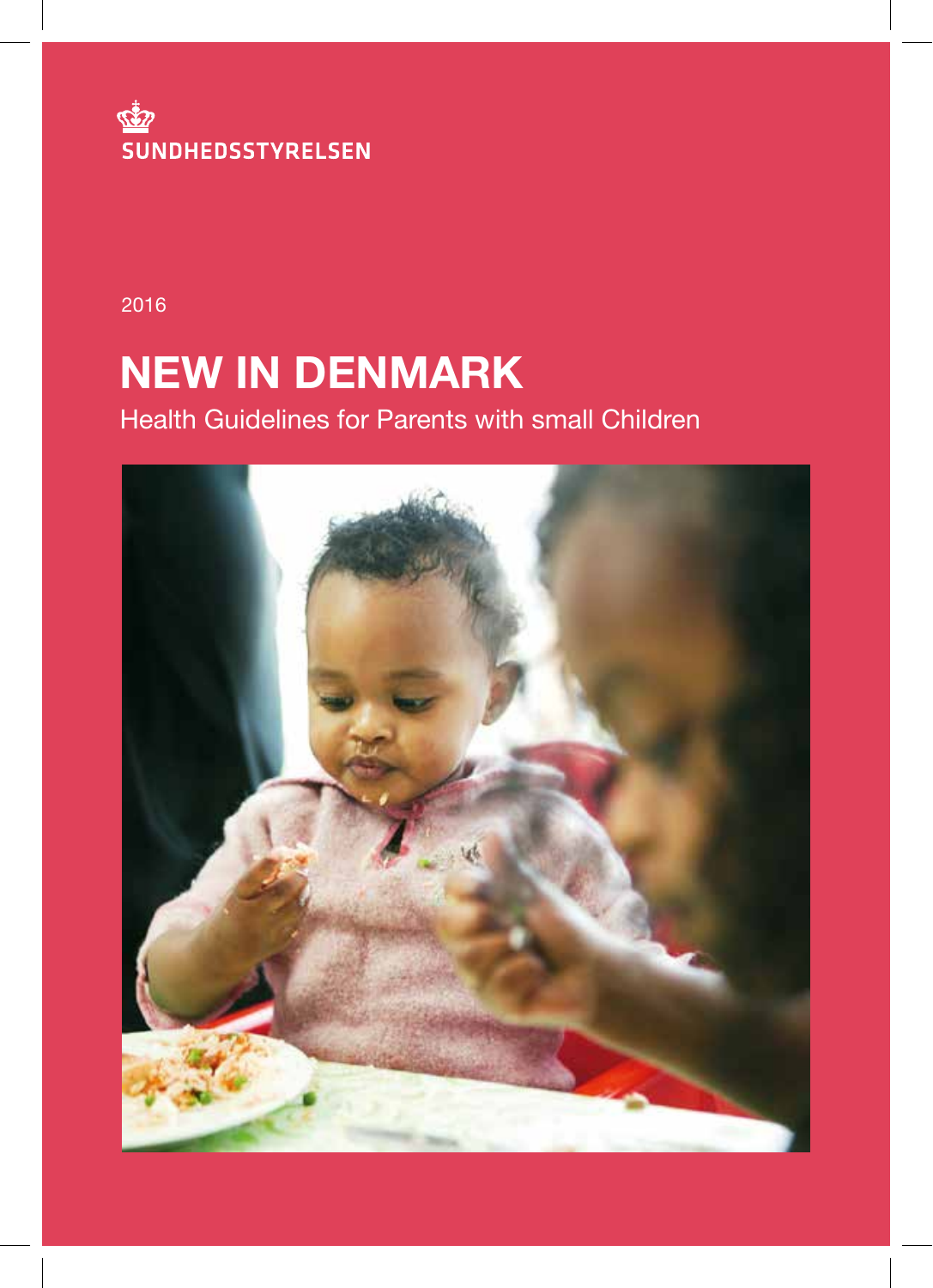## NEW IN DENMARK

### Health Guidelines for Parents with small Children

When you are new in a foreign country and have young children, there are often many things which are very different to your home country. This leaflet is intended for mothers and fathers, to provide you with the most important advice which is given to parents in Denmark about infant health.

#### **Health visiting nurse**

The health visiting nurse is a nurse who is trained within the field of child health. The nurse is able to provide useful advice if you are in doubt about anything, and she will help to ensure that your child has a healthy start to its life in Denmark.

#### **Breastfeeding**

The healthiest food for your newborn infant is your breast milk. Breastfeeding protects both your child and you against many illnesses. If this is your first child, you may need help with breastfeeding to begin with. Only give your child breast milk for the first four to six months. Then your child can start to eat solids with a spoon.

The health visiting nurse will be able to provide advice on breastfeeding. She will also advise you on what type of food your child needs once your breast milk is not sufficient to fully meet your child's needs.

#### **Infant formula**

If you are unable or do not wish to breastfeed, you need to give your child infant formula. It is safest to buy Danish products, because they are subject to legislation which ensures that the formula resembles human milk to the greatest possible extent. The composition of foreign products may be such that it cannot be guaranteed to give your child the nutrients it needs.

Always follow the instructions on the packaging, and never save on powder or use more than specified, as otherwise the composition of the formula will not be right for your child.

The health visiting nurse can also give you useful advice about cleaning bottles and teats.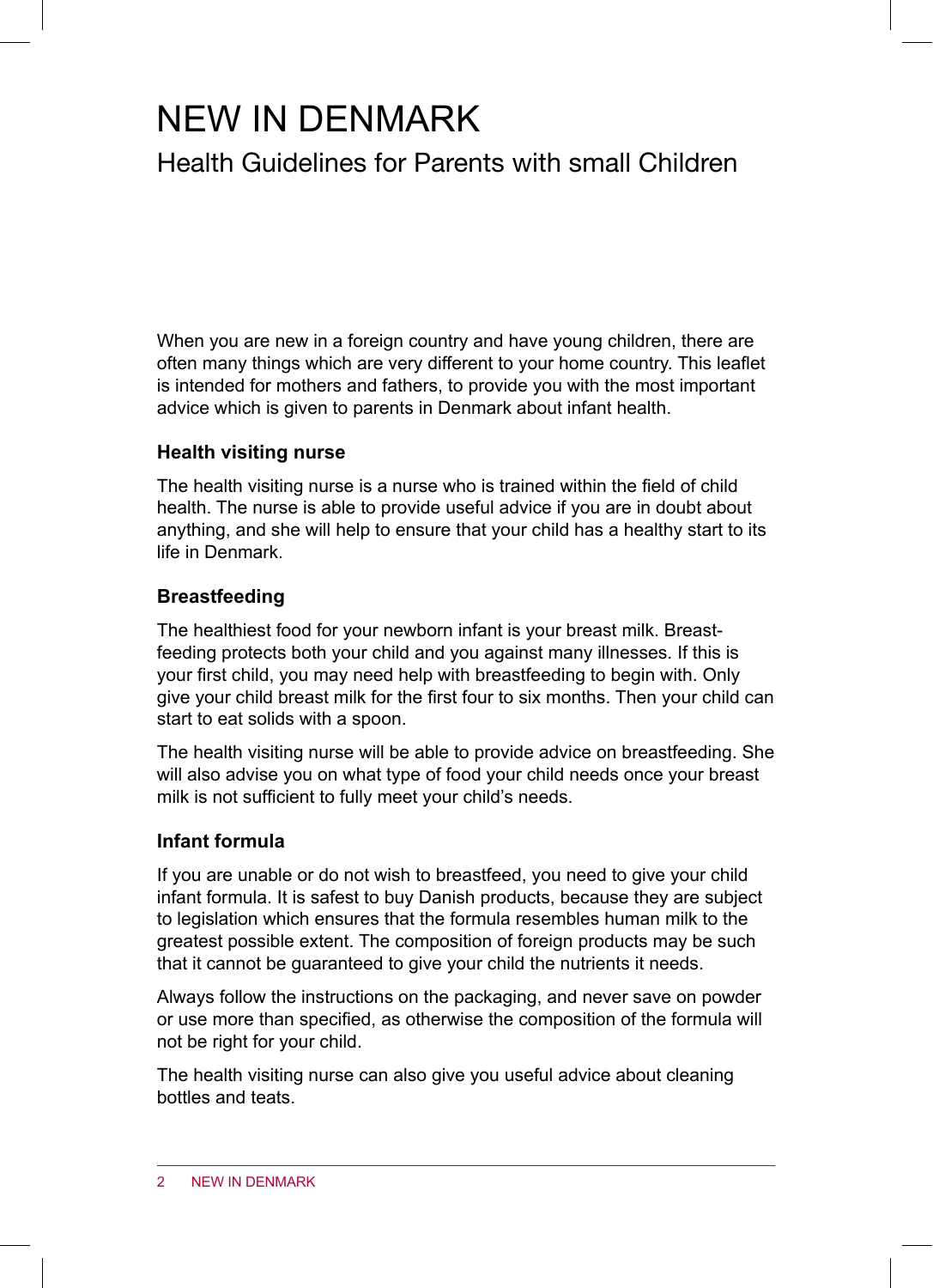In Denmark, it is recommended that children only use feeding bottles until they are 12 months old. Then they need real food several times a day and only milk in a cup for their bodies to grow up strong and healthy.

#### **Milk after the first six months**

It is recommended that your child is only given breast milk or infant formula for the first year. Once your child is 12 months old, you can give it cow's milk. From the age of about six months, your child can start learning to drink milk and water from a cup.



Between one and two years of age, it is best to give your child semiskimmed milk. Once your child is two years old, you can give it skimmed milk. This is also the healthiest milk for the rest of the family to drink.

If your child drinks 350-500 ml a day, it will get all the milk it needs. If you give your child more milk than this, there will not be space in your child's stomach for solid food.

#### **Vitamin D**

In Denmark, it is recommended that children up to the age of two years are given vitamin D supplements every day. Vitamin D is necessary to ensure that your child develops strong bones, as there is not enough vitamin D in breast milk. Your child needs 10 micrograms of vitamin D a day in drop form, which is given on a spoon. Do not add the drops to milk in a bottle, because if your child does not finish the bottle, it will not get all the vitamins.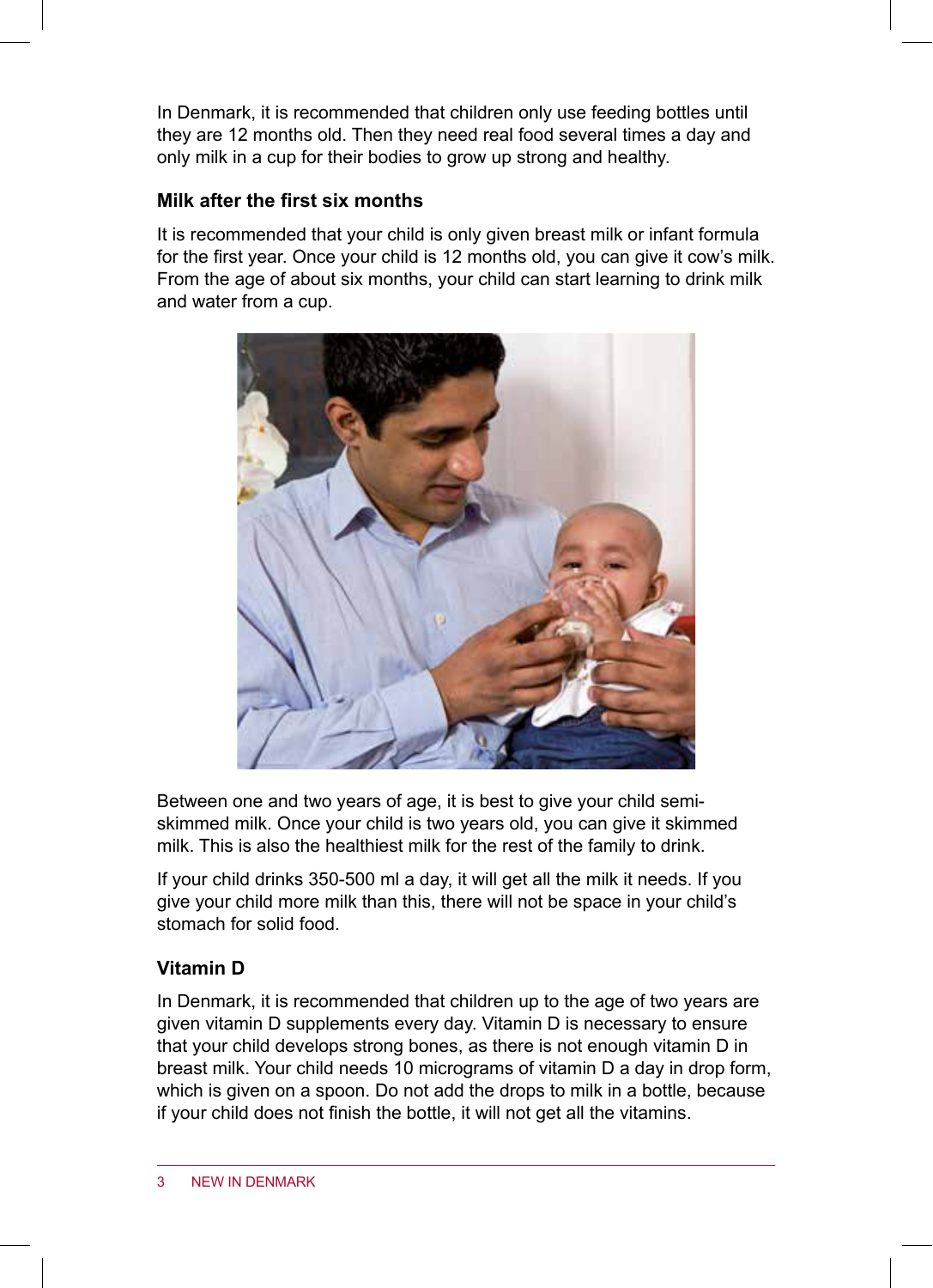Vitamin D is also produced by the skin when it is exposed to sunlight. If you have dark skin, it is recommended that both children and adults take vitamin D supplements every day. This is because dark skin does not form as much vitamin D as pale skin, and everyone needs vitamin D to stay healthy.

#### **Iron supplement**

Your family doctor or the health visiting nurse will tell you whether your child needs iron supplements.

#### **Weaning your child**

It is recommended that you start weaning your child (i.e. giving your child food and not just milk) once it is about six months old.

It is a good idea to start with porridge or stewed fruit, or mashed vegetables with potatoes. Gradually, as your child learns to eat food and chew it, you can give it food which has just been mashed with a fork, and later on food which has simply been cut into small pieces. Feed your child meat or fish every day, ideally at several meals, and it should also be given fruit daily. You can also give your child bulgur wheat, couscous, rice, pasta etc., so it learns to eat a varied range of foods from an early age. The best bread for everyone in the family is dark bread. In Denmark, both children and adults eat rye bread. You can give your child rye bread from about eight months of age.

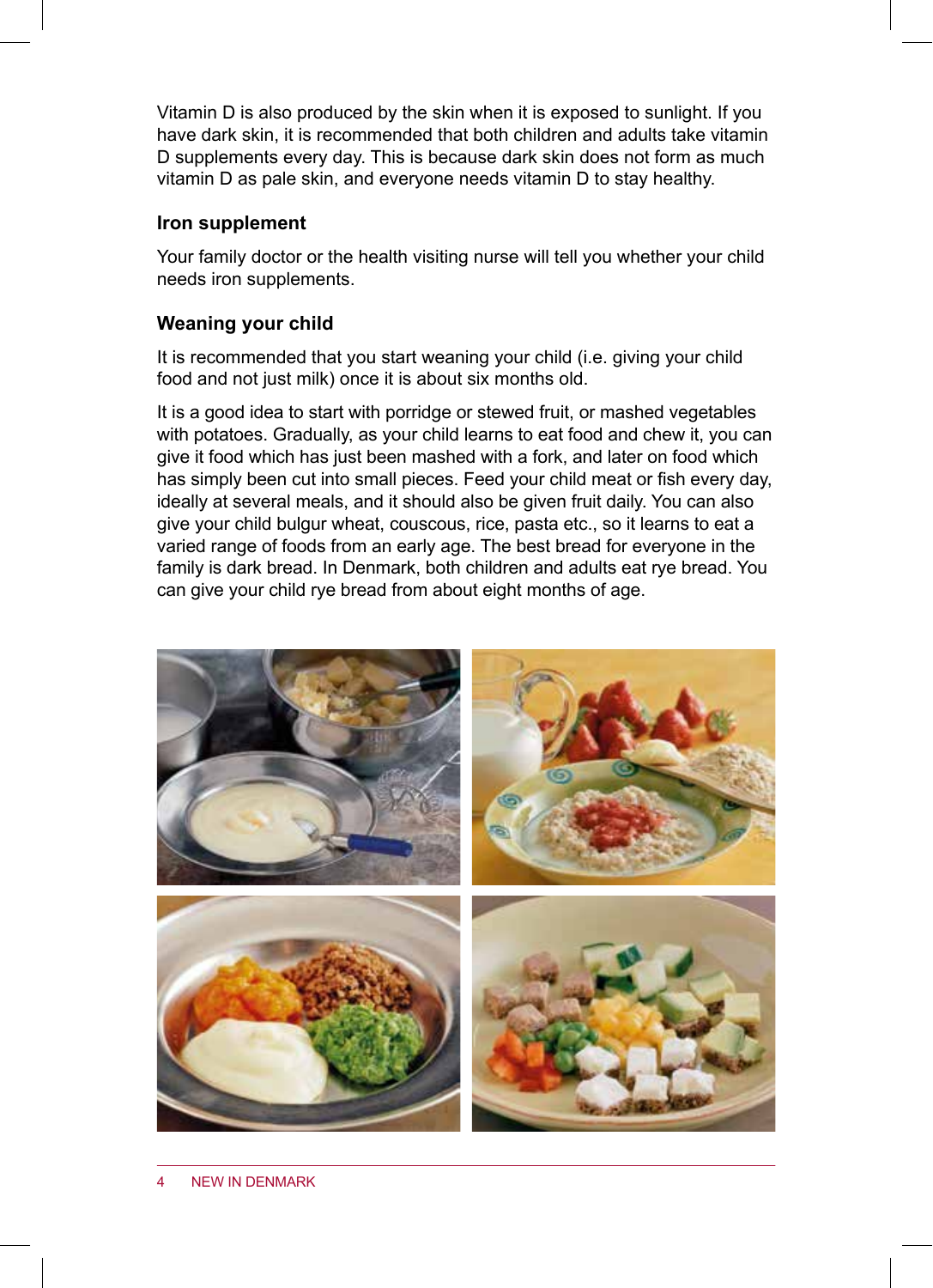

Once your child is about nine-to-ten months old, it can eat the same food as the rest of the family.

The health visiting nurse will give you good advice on how best to combine your dietary habits with what a young child needs to eat and what it available in the shops in Denmark. This will ensure that your child has every chance of growing strong and healthy.

#### **Vaccinations and medical examinations**

Your child can be examined by your family doctor free of charge when it is five weeks old, five months old and 12 months old as well as when it is two, three, four and five years of age.

You will be offered a vaccination for your child free of charge when it is three months old, five months old, 12 months old and 15 months old, as well as when your son or daughter reaches four and five years of age. All young children are vaccinated against the following diseases:

- Diphtheria, tetanus, whooping cough, polio (3 months, 5 months, 12 months and 5 years)
- Meningitis caused by two different bacteria (*Haemophilus influenzae B*  and the pneumococcus bacterium (*Streptococcus pneumoniae*)) and other serious illnesses caused by the pneumococcus bacterium (3 months, 5 months and 12 months)
- Measles, mumps and German measles (15 months and 4 years)

Some children are also vaccinated against hepatitis B. This is decided by the doctor.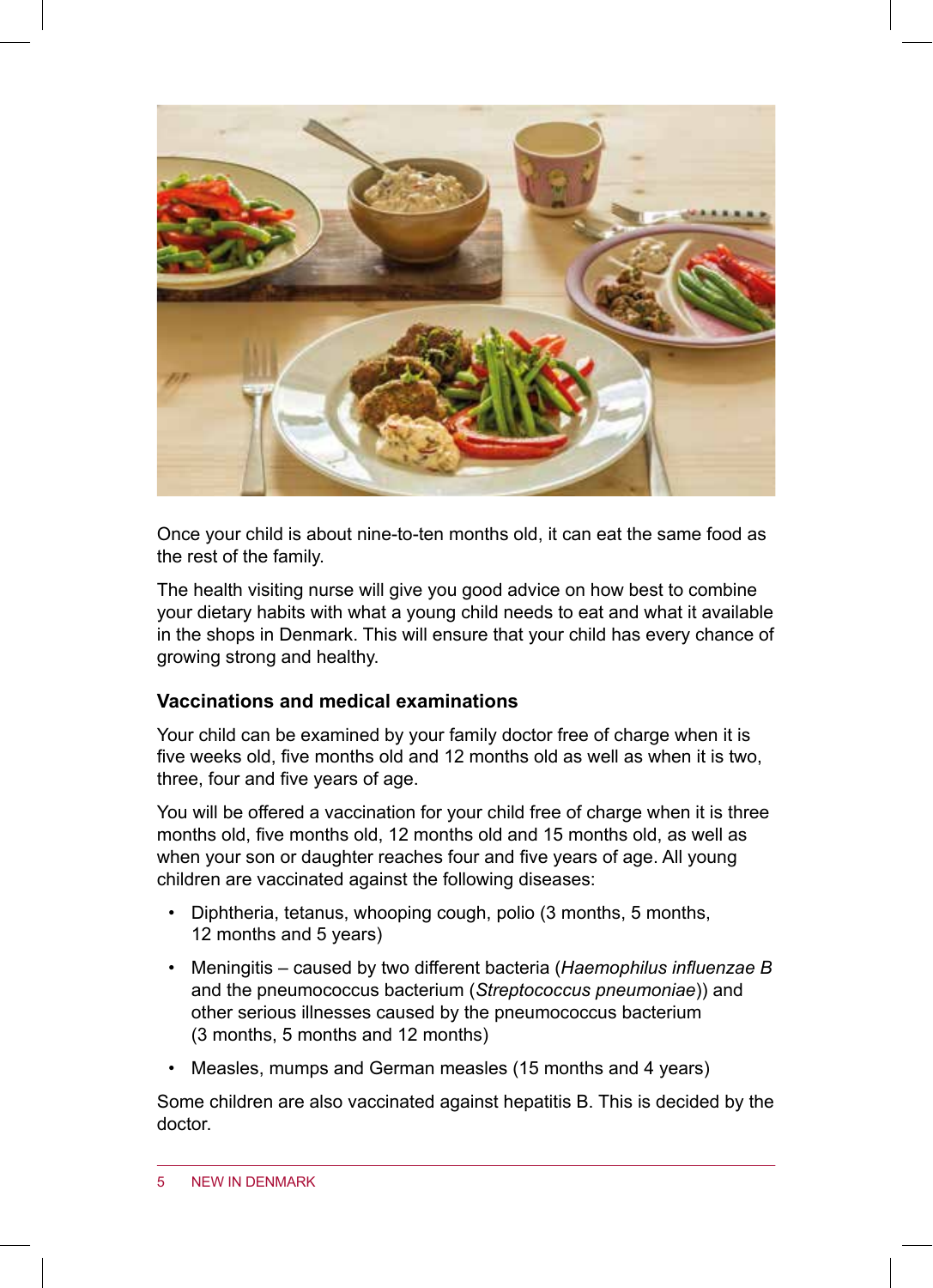#### **Avoid smoking indoors**

It is healthiest for your child if it grows up in a home where it is not exposed to tobacco smoke. If you smoke, it is recommended that you try to stop. If this is not possible, then it is best for your child if you only smoke outdoors. In so doing, you will protect your child against a wide range of diseases such as pneumonia, bronchitis and inflammation of the middle ear.

#### **When your baby goes to sleep**

It is recommended that your child always sleeps on its back until it is able to turn onto its side by itself. This will reduce the risk of cot death. When your child is awake, it is best if it spends as much time on its front as possible. This will ensure that your child develops strong arm and back muscles.

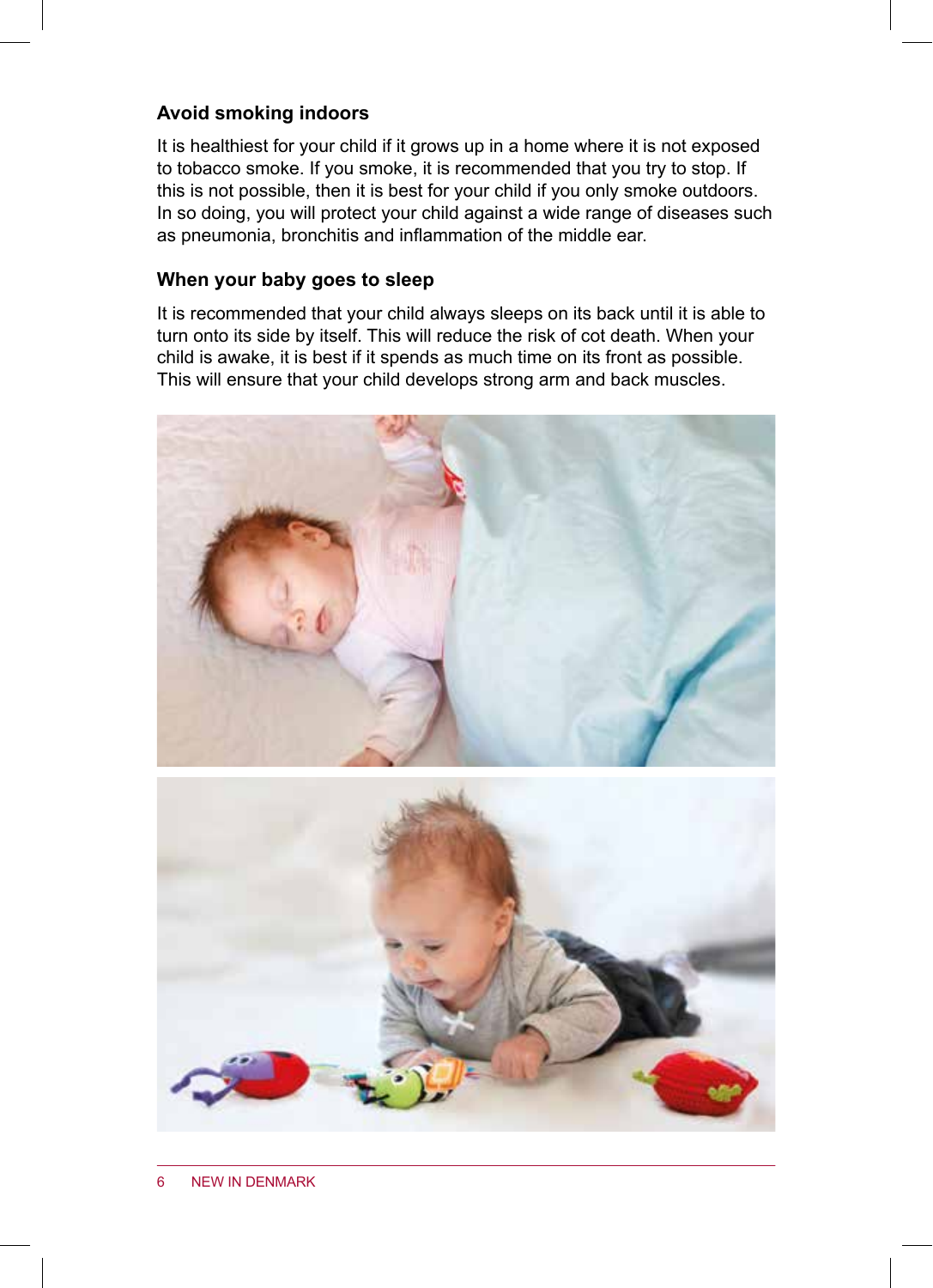#### **Accident prevention**

Young children are often involved in accidents because they cannot predict what happens. Young children are often hurt after falling, for example from the changing table, off a bed or sofa or down the stairs, or by being burned, for example after coming into contact with hot coffee or tea or other beverage, boiling water in an electric kettle, or by getting their fingers or toes caught in a door etc.

It is always a good idea to check your home for potential hazards as if you were a child. Then you can ensure that your child does not suffer an accident.

#### **Bringing up your child**

In Denmark it is not permitted to hit your children – even in connection with disciplining. The health visiting nurse will be happy to advise you on the best way to raise your child.